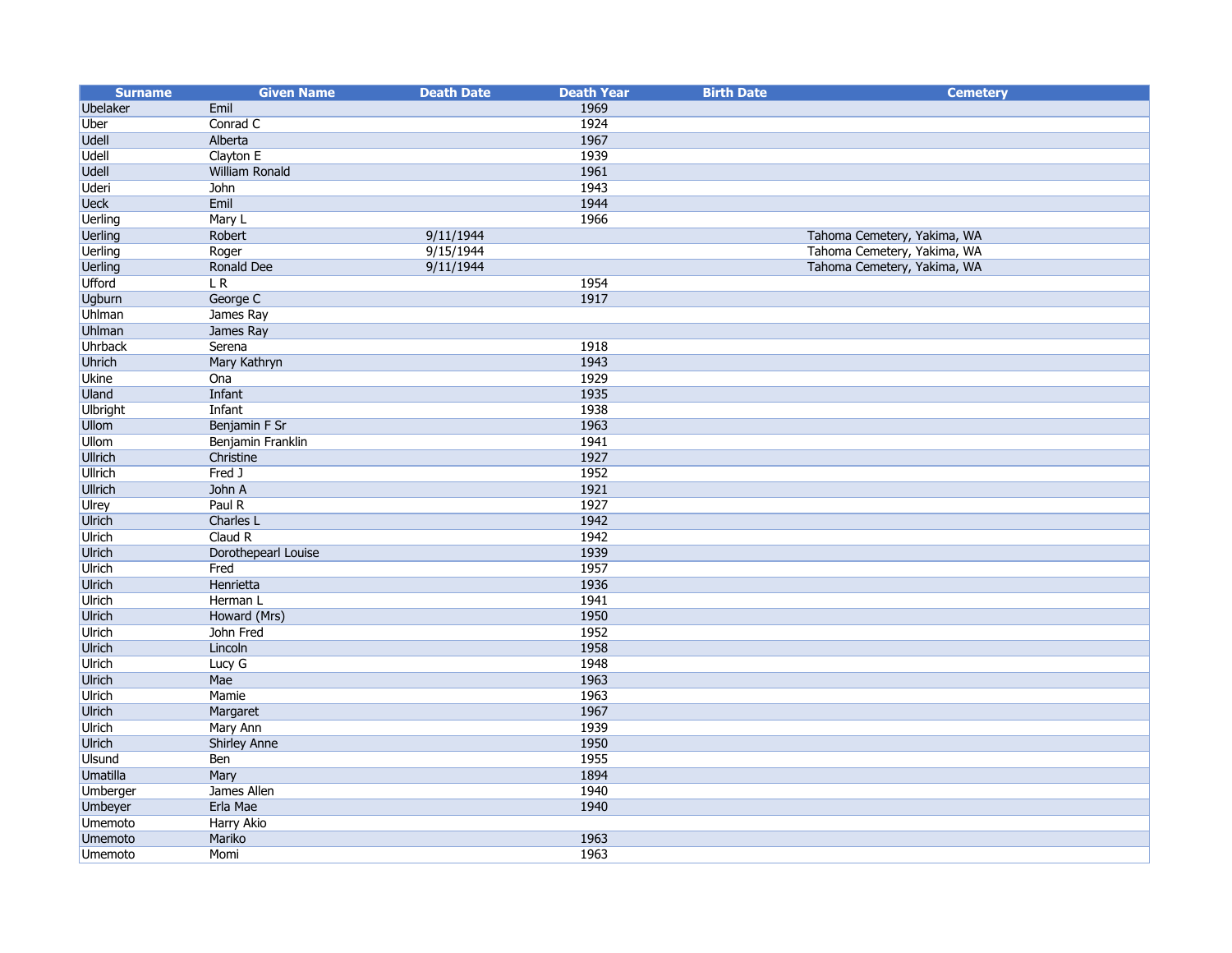| <b>Surname</b>   | <b>Given Name</b>         | <b>Death Date</b> | <b>Death Year</b> | <b>Birth Date</b> | <b>Cemetery</b>                          |
|------------------|---------------------------|-------------------|-------------------|-------------------|------------------------------------------|
| Umipig           | Bernadine                 |                   | 1964              |                   |                                          |
| Umipig           | Sharon Marie              |                   | 1955              |                   |                                          |
| <b>Umley</b>     | Aggie                     |                   | 1913              |                   |                                          |
| <b>Umphrey</b>   | Claude                    |                   | 1943              |                   |                                          |
| <b>Umphrey</b>   | James C                   |                   | 1966              |                   |                                          |
| <b>Umphrey</b>   | <b>Ruby M</b>             |                   | 1968              |                   |                                          |
| <b>Umtuch</b>    | Child                     |                   | 1915              |                   |                                          |
| <b>Umtuch</b>    | James                     |                   | 1955              |                   |                                          |
| <b>Umtuch</b>    | Jim                       |                   | 1955              |                   |                                          |
| <b>Umtuch</b>    | <b>Samuel Thomas</b>      |                   | 1958              |                   |                                          |
| <b>Umtuch</b>    | Tony                      |                   | 1969              |                   |                                          |
| <b>Umtuch</b>    | Walter                    | 3/1/1941          |                   | $6-Nov-40$        | Toppenish Creek Cemetery, White Swan, WA |
| Uncapher         | Baby                      |                   | 1920              |                   |                                          |
| <b>Uncupler</b>  | <b>Frances May</b>        |                   | 1923              |                   |                                          |
| <b>Undeen</b>    | John Ruben                |                   | 1945              |                   |                                          |
| <b>Undeen</b>    | Reuben John               |                   | 1945              |                   |                                          |
| <b>Underhill</b> | M (Mrs)                   |                   | 1954              |                   |                                          |
| Underwood        | Angil R                   |                   | 1951              |                   |                                          |
| <b>Underwood</b> | <b>Baby</b>               |                   | 1895              |                   |                                          |
| Underwood        | Baby                      |                   | 1932              |                   |                                          |
| Underwood        | Berna                     |                   | 1918              |                   |                                          |
| Underwood        | Bessie                    | 3/11/1939         |                   | 11-Sep-07         |                                          |
| <b>Underwood</b> | <b>Billey</b>             |                   | 1918              |                   |                                          |
| Underwood        | Charles A                 |                   | 1915              |                   |                                          |
| Underwood        | Child                     |                   | 1910              |                   |                                          |
| Underwood        | Clarence                  |                   | 1959              |                   |                                          |
| <b>Underwood</b> | <b>Daniel David</b>       |                   | 1883              |                   |                                          |
| Underwood        | Donald                    |                   | 1966              |                   |                                          |
| <b>Underwood</b> | Donald Anthony            | 9/10/1943         |                   |                   | East Saanich, British Columbia           |
| Underwood        | Earle E                   |                   | 1909              |                   |                                          |
| <b>Underwood</b> | Eliza                     |                   | 1936              |                   |                                          |
| Underwood        | Ellis Hugh                |                   | 1960              |                   |                                          |
| <b>Underwood</b> | Emily V                   |                   | 1918              |                   |                                          |
| Underwood        | Estella M                 |                   | 1938              |                   |                                          |
| <b>Underwood</b> | Eva                       |                   | 1905              |                   |                                          |
| Underwood        | Foster                    | 8/26/1939         |                   | 20 Apr 1883       | Chillums Indian Cemetery, White Swan, WA |
| Underwood        | General C                 |                   | 1950              |                   |                                          |
| Underwood        | <b>Grandville William</b> |                   | 1947              |                   |                                          |
| Underwood        | Haskell L                 |                   | 1946              |                   |                                          |
| Underwood        | Ida                       |                   | 1936              |                   |                                          |
| <b>Underwood</b> | James E                   |                   | 1921              |                   |                                          |
| Underwood        | John Jr                   |                   | 1946              |                   |                                          |
| <b>Underwood</b> | John L                    |                   | 1959              |                   |                                          |
| <b>Underwood</b> | Juanita M                 |                   | 1931              |                   |                                          |
| Underwood        | Kate Viola                |                   | 1909              |                   |                                          |
| Underwood        | Kenneth                   |                   | 1934              |                   |                                          |
| <b>Underwood</b> | Lester                    |                   | 1950              |                   |                                          |
| Underwood        | Lester                    |                   | 1956              |                   |                                          |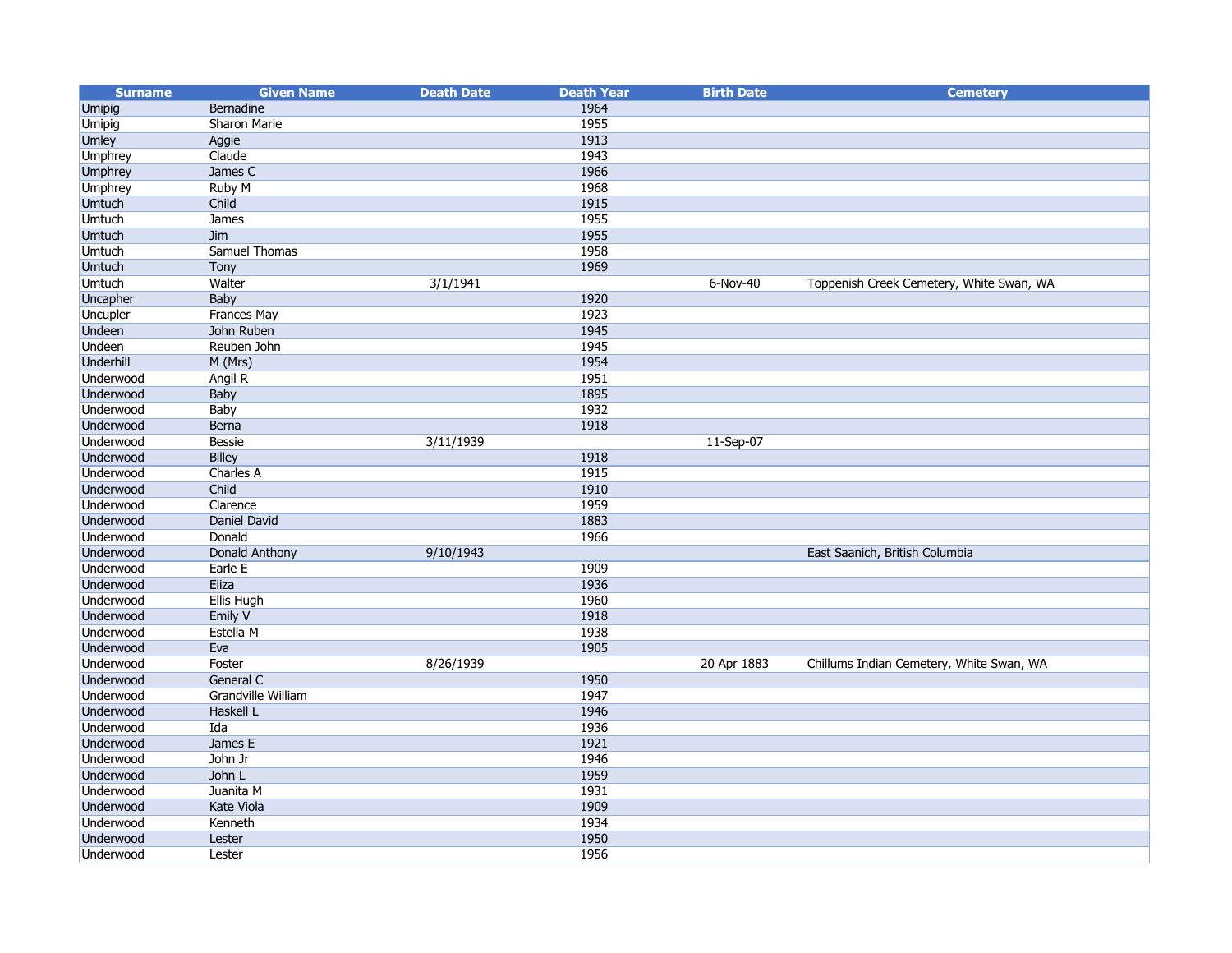| <b>Surname</b>   | <b>Given Name</b>       | <b>Death Date</b> | <b>Death Year</b> | <b>Birth Date</b> | <b>Cemetery</b>                       |
|------------------|-------------------------|-------------------|-------------------|-------------------|---------------------------------------|
| Underwood        | Martin Lee              |                   | 1961              |                   |                                       |
| Underwood        | Minnie                  |                   | 1918              |                   |                                       |
| Underwood        | Minnie M                |                   | 1918              |                   |                                       |
| Underwood        | Newton                  |                   | 1937              |                   |                                       |
| Underwood        | Ollie G                 |                   | 1948              |                   |                                       |
| Underwood        | Patrick                 |                   |                   |                   |                                       |
| Underwood        | <b>Pauline Luella</b>   |                   | 1924              |                   |                                       |
| Underwood        | <b>Roseline Frances</b> |                   | 1937              |                   |                                       |
| Underwood        | Ruben C                 |                   | 1950              |                   |                                       |
| Underwood        | Vera M                  |                   | 1948              |                   |                                       |
| Underwood        | William                 |                   | 1936              |                   |                                       |
| Underwood        | <b>Willis Balis</b>     |                   | 1931              |                   |                                       |
| <b>Unfried</b>   | Sylvia                  |                   | 1944              |                   |                                       |
| Ungapher         | <b>Frances May</b>      |                   | 1923              |                   |                                       |
| Unger            | Frank Loran             | 11/13/1948        |                   | 16-Jan-29         | Old Sunnyside Cemetery, Sunnyside, WA |
| Unger            | McKelvie J              |                   | 1894              |                   |                                       |
| Unger            | Rebecca                 |                   | 1927              |                   |                                       |
| Unitinen         | Robert J                |                   | 1948              |                   |                                       |
| Unruh            | Christena Adolf         |                   | 1951              |                   |                                       |
| Unruh            | <b>Teakla Karr</b>      |                   | 1966              |                   |                                       |
| <b>Unser</b>     | Theresa                 |                   | 1958              |                   |                                       |
| Unterseher       | Albert                  |                   | 1960              |                   |                                       |
| <b>Updegraff</b> | Mary Elizabeth          |                   | 1947              |                   |                                       |
| Upham            | Ella S                  |                   | 1944              |                   |                                       |
| Upham            | <b>Florence E</b>       |                   | 1964              |                   |                                       |
| Upham            | James N                 |                   | 1956              |                   |                                       |
| Upham            | Thomas M                |                   | 1965              |                   |                                       |
| Upham            | <b>Thompson Morris</b>  |                   | 1915              |                   |                                       |
| Upson            | <b>Fred Eugene</b>      |                   | 1957              |                   |                                       |
| Upson            | Vernon                  |                   |                   |                   |                                       |
| Uptegrove        | Frank A                 |                   | 1946              |                   |                                       |
| Upton            | <b>Billie Frank</b>     |                   | 1933              |                   |                                       |
| Upton            | Clarence E              | 3/18/1960         |                   | 1901              | Old Sunnyside Cemetery, Sunnyside, WA |
| Upton            | <b>James</b>            |                   | 1968              |                   |                                       |
| Upton            | Marinda                 |                   | 1964              |                   |                                       |
| Upton            | Minnie J                |                   | 1964              |                   |                                       |
| Urakawa          | Take                    |                   | 1932              |                   |                                       |
| Uranga           | <b>Tirso</b>            |                   | 1949              |                   |                                       |
| Urbach           | Serena                  |                   | 1918              |                   |                                       |
| Urback           | Serena                  |                   | 1918              |                   |                                       |
| Ure              | Charles L               |                   | 1969              |                   |                                       |
| Ure              | Christine Elizabeth     |                   | 1958              |                   |                                       |
| Ure              | Lucy A                  |                   | 1906              |                   |                                       |
| Ureling          | Roger                   |                   | 1944              |                   |                                       |
| <b>Ureling</b>   | Ronald D                |                   | 1944              |                   |                                       |
| Uribe            | Darren                  |                   | 1967              |                   |                                       |
| <b>Uribe</b>     | Thomas R                |                   | 1937              |                   |                                       |
| Uribes           | Romona                  |                   | 1953              |                   |                                       |